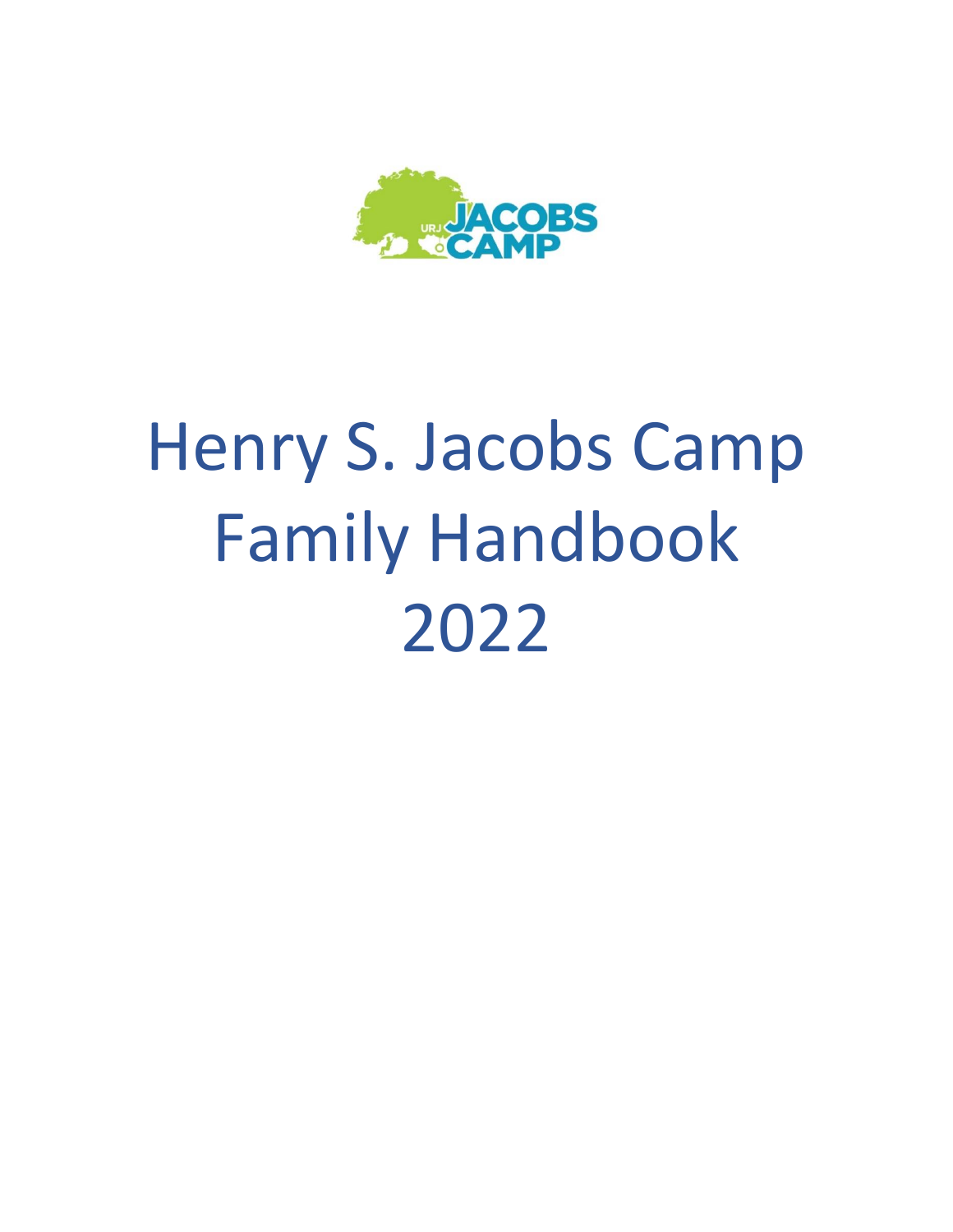# Table of Contents

#### **[INTRODUCTION](#page-2-0)**

**W[HO](#page-2-1) WE ARE OUR R[ESPONSIBILITY](#page-2-2) OUR C[OUNSELORS](#page-3-0)**

#### **[COMMUNICATION](#page-3-1)**

**CONTACTING CAMP HOW TO REACH OUR L[EADERSHIP](#page-3-2) TEAM C[OMMUNICATING WITH](#page-4-0) YOUR CAMPER** *[By Mail](#page-4-1) [By Email](#page-4-2) [Communication from Your Child](#page-4-3) [No Package Policy](#page-5-0)*

#### **PREPARING FOR [A SUMMER AT CAMP](#page-5-1)**

#### **GETTING R[EADY FOR](#page-5-2) CAMP**

| <b>PACKING INFORMATION</b>                    |
|-----------------------------------------------|
| Dress Code                                    |
| Shabbat Attire                                |
| Valuables                                     |
| <b>Flectronic Devices</b>                     |
| Labeling Your Camper's Belongings             |
| In-Cabin Storage                              |
| Toiletries                                    |
| Specialty Equipment                           |
| Fans                                          |
| Bed Linens                                    |
| <b>FACEBOOK GROUP FOR JACOBS CAMP PARENTS</b> |

#### **[LAUNDRY](#page-8-2)**

#### **CAMP T-SHIRTS**

#### **[CAMP CODE](#page-8-3) OF CONDUCT**

#### **[HOUSING & CABIN ASSIGNMENTS](#page-9-0)**

**C[AMPER](#page-9-1) CABINS HOW CABINS ARE A[SSIGNED](#page-9-2)**

#### **[HEALTH & MEDICAL CARE](#page-10-0)**

**OPENING DAY HEALTH S[CREENING](#page-10-1) HEALTH CARE P[ROFESSIONALS ON](#page-10-2)-CALL AT CAMP A[DMINISTRATION OF](#page-10-3) MEDICATION "M[EDICATION](#page-10-4) VACATION" POLICY** CHILDHOOD **VACCINE R[EQUIREMENTS](#page-11-0)** FAMILY CONTACT

#### **[FOOD AT CAMP](#page-11-1)**

**M[EALS](#page-11-2) A[LLERGIES](#page-11-3) & SPECIAL DIETARY NEEDS S[NACKS](#page-11-4)**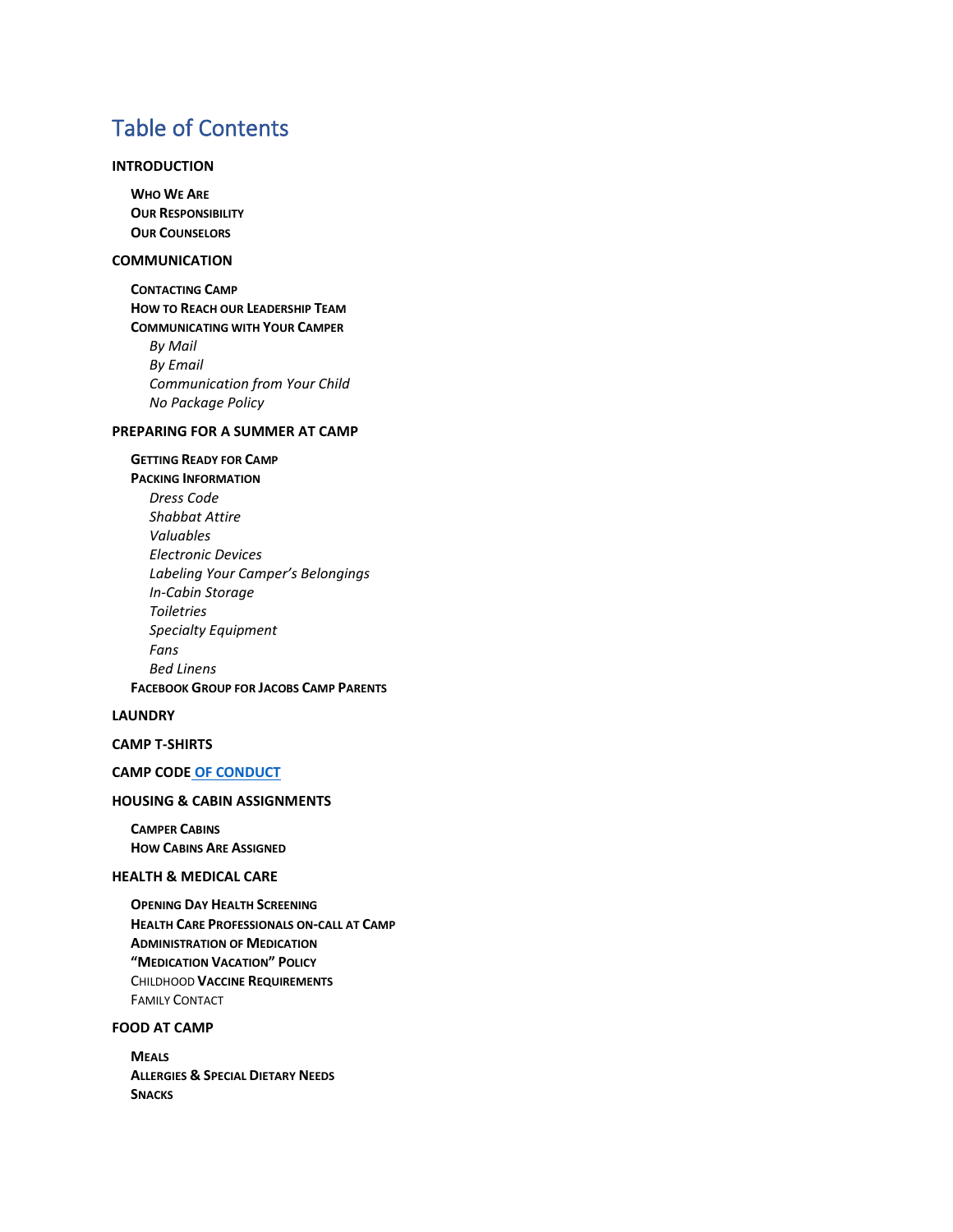**C[ANTEEN](#page-11-5) [BIRTHDAYS](#page-11-6) CAMP OUTS [SAFETY & SECURITY](#page-12-0) [LOST & FOUND](#page-12-1) [NO-TIPPING POLICY](#page-12-2) [VISITATION](#page-12-3)**

## <span id="page-2-0"></span>**Introduction**

#### <span id="page-2-1"></span>Who We Are

Since 1970, Jacobs Camp has provided a caring Jewish community that has become a second home for our campers, staff and families. Children from URJ congregations across the Deep South, along with those from around the country who have family roots in the Deep South, come together each summer to experience the fun and magic of Jewish camping.

Our caring and committed staff members, many of whom were campers themselves, strive to enrich our campers' experience by helping build lasting friendships. These relationships lay the foundation for our summer community, providing encouragement, love, and support. Our intimate camp environment allows campers to embrace the challenge of learning new skills in athletics, aquatics, the arts, adventure, and the outdoors.

Camp creates opportunities for campers to fully immerse themselves in a wide range of innovative, engaging Jewish programming and creative spiritual experiences. Jacobs Camp provides campers with the roots they need to grow their Jewish identities.

Every camper who spends a summer at Jacobs Camp returns home a little wiser, a little more selfconfident, a little more independent, and a lot more connected to the Jewish community. A summer at Jacobs Camp is more than a summer of fun—it is an impactful experience that lasts a lifetime!

#### <span id="page-2-2"></span>Our Responsibility

When it comes to taking care of your children, we take our responsibility very seriously. As you know, raising a child requires a great deal of energy and effort, and the willingness to send your child to camp for the summer requires a great deal of trust and confidence.

We consider ourselves to be your partners in raising your child. When your children are at camp, you can be assured they will be safe and secure, and we work hard to meet their social, emotional, spiritual & developmental needs. While at camp, we hope your child will develop a wide range of skills and abilities, and we hope camp will instill in them a greater level of personal independence and selfsufficiency. When your child returns home, we hope you will find them to be more self-aware, selfconfident, and better able to navigate their way in the world.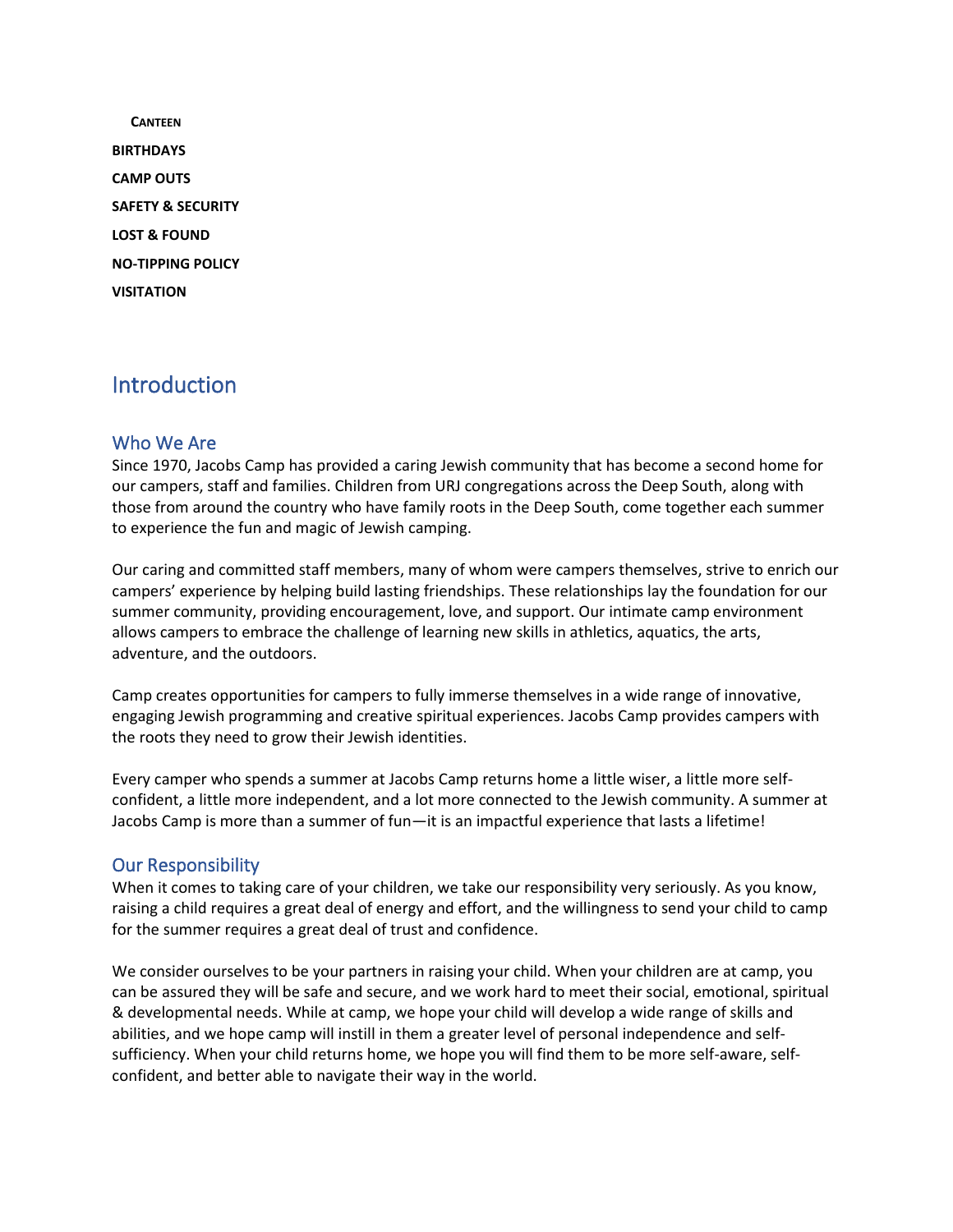We work closely with a team of medical experts, including infectious disease doctors, to guide our decisions and revamp our protocols and procedures each year to keep everyone safe and healthy. We are also working in close coordination with the American Camp Association and Foundation for Jewish Camp to develop the best practices for a safe summer in relation to the pandemic. We will continue to share these policies as they are finalized.

## <span id="page-3-0"></span>Our Counselors

We believe that every moment at camp has the potential to be a Jewish teachable moment. Hiring counselors who are positive Jewish role models is central to our mission. We train our counselors to use cabin time in a meaningful way to reflect on what it means to be part of a Jewish community, especially with regard to how campers relate to one another. Facilitating rest hour discussions, late night "cabin prayers," Shabbat cabin programming, and camper conflict resolution are all important elements of our Jewish message. We are committed to fully engaging and empowering our cabin counselors and our entire staff to be role models of Jewish behaviors and values. We know the future of our Jewish community is in the hands of our youth, and we strive to instill the joys of Jewish living, learning, and community in our campers with that in mind.

# <span id="page-3-1"></span>**Communication**

## Contacting Camp

Parents are welcome to call camp during the summer to find out how their campers are doing – our staff is happy to speak with you! **However, campers will not be allowed to use the phone or receive phone calls or faxes.** After we receive your call, the Camp Director or Assistant Camp Director(s) will return your call. Camp is a very busy place, so please bear with us if a response is not immediate. Calls will not be returned after 10:00 PM or during Shabbat, unless it is an emergency.

There are also many great ways to keep up with camp online including**:**  On our website: [http://jacobscamp.org](http://jacobscamp.org/) On Facebook: URJ Henry S. Jacobs Camp Page – [www.facebook.com/urjjacobscamp](http://www.facebook.com/urjjacobscamp) Through our Blog:<http://jacobscamp.org/blog/> On Instagram: Follow @URJJacobsCamp

If you have ANY questions or concerns, please reach out to us!

## <span id="page-3-2"></span>How to Reach our Leadership Team

**You can reach us anytime via email:**  Anna Herman, Director – [aherman@urj.org](mailto:aherman@urj.org) Carolyn Harari, Associate Director - [CHarari@urj.org](mailto:CHarari@urj.org) Leah Hart Tennen, Community Care Director - [hsjcare@urj.org](mailto:hsjcare@urj.org)

**Or by Phone** at 601-885-6042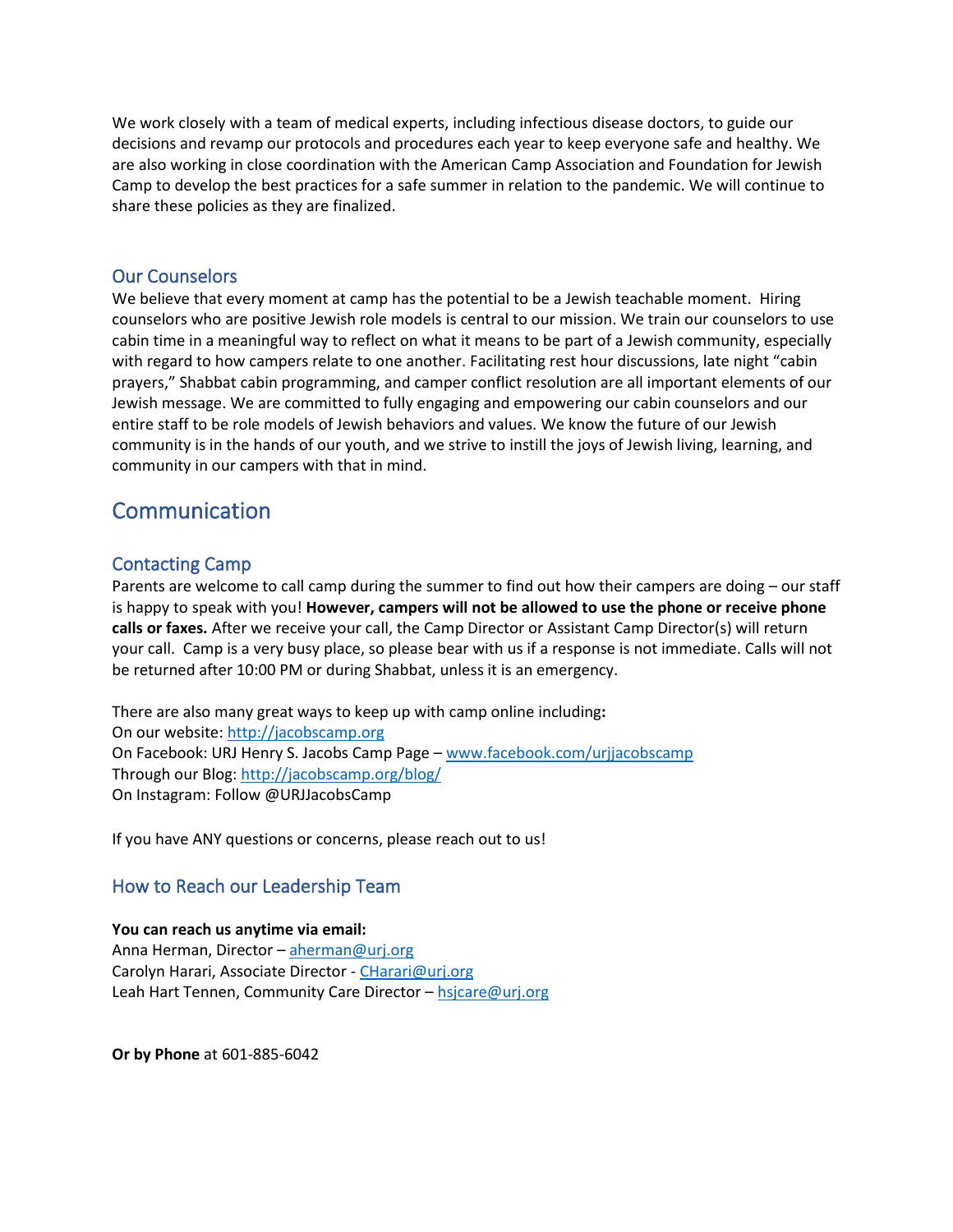## <span id="page-4-0"></span>Communicating with Your Camper

Parents are encouraged to write to their campers at least every couple of days. Receiving mail helps keep spirits high! There are multiple ways you can stay in touch throughout the summer.

#### <span id="page-4-1"></span>By Mail

Please address mail to your camper as follows:

*Name of Camper Cabin Number\* URJ Henry S. Jacobs Camp 3863 Morrison Road Utica, MS 39175* 

#### \**You will receive your child's cabin number on opening day*

Mail tips:

- You may want to send some mail a few days before the session begins so that your child receives a note from you right away.
- We encourage you to use our camper email system (details below) to help communications arrive in a more timely manner.
- Any letters received after the end of camp will not be forwarded.
- We are not able to accept faxes for campers
- Please do not bring mail on Opening Day to be distributed to your camper later in the session. With such a high daily volume of mail, it is difficult for our mail staff to keep up with it.
- We do not accept packages for campers. We will only accept up to a standard #10 size business envelope (4  $\frac{1}{2}$  x 9  $\frac{1}{2}$ ) or a standard greeting card. Please see full policy below.

#### <span id="page-4-2"></span>By Email

You can use you[r CampInTouch](https://urjjacobs.campintouch.com/) account to send your campers email for a small fee. This service also provides you access to daily photos from camp. Information about this service can be found in your [CampInTouch](https://urjjacobs.campintouch.com/) Account. We do encourage you to try this system with mail service proving to be very slow in 2021.

If there is ever information you need to get to your child quickly, please call our Camp Office at 601-885- 6042. We appreciate your patience and cooperation!

#### <span id="page-4-3"></span>Communication from Your Child

We know you will be missing your child while he or she is at camp, and we have developed a system to ensure you hear from your camper on a regular basis. Campers will be required to write home on days that we call "Letter Days."

In addition to letters from your child directly, you will receive an update from camp and your child's counselors to report on their activities and progress during the summer.

Here are a few tips from veteran parents: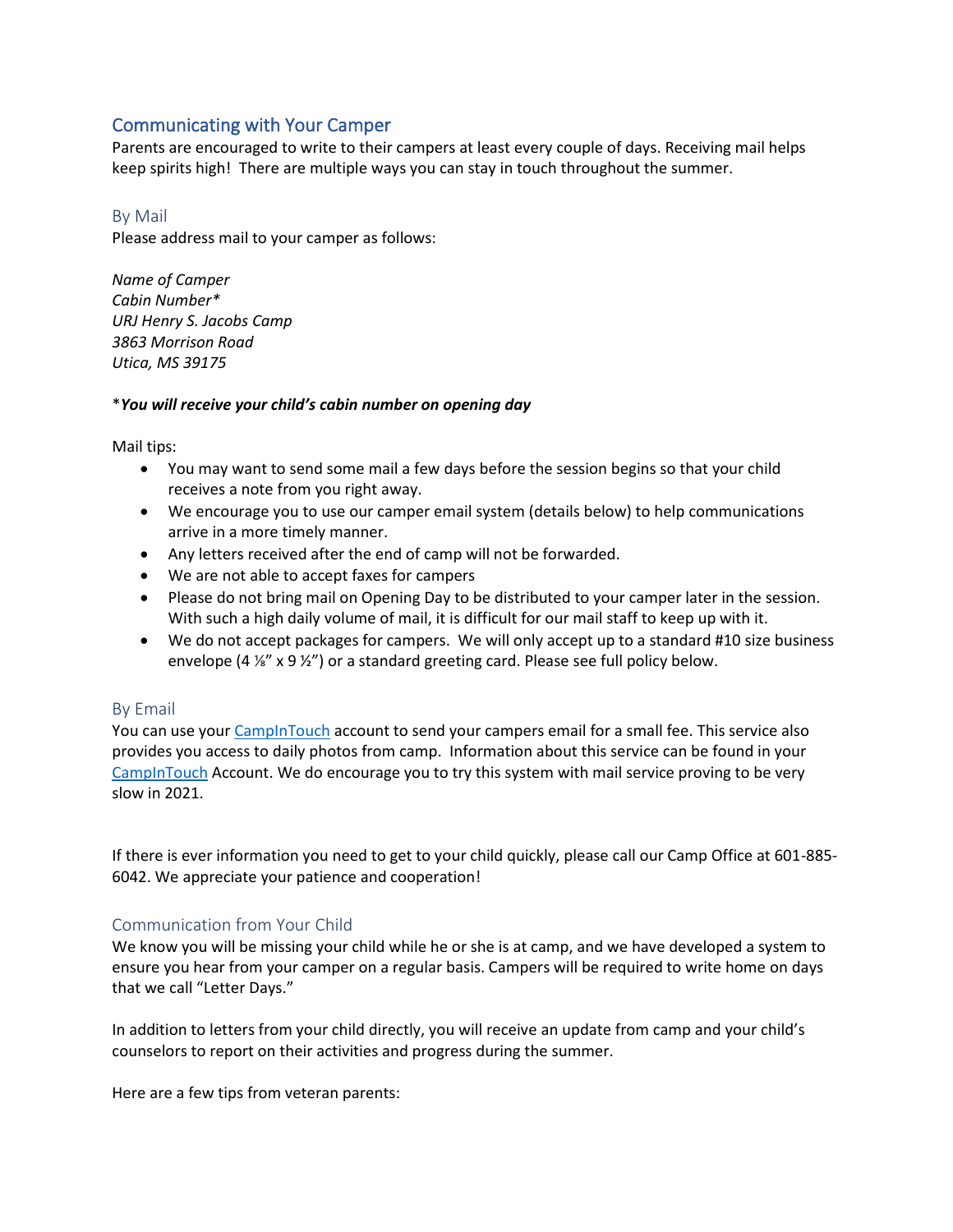- Send your child with pre-addressed envelopes and postcards as they are more likely to make their way home to you.
- Stamps and envelopes last better in our summer humidity if they are sent in a zip-lock bag.

#### <span id="page-5-0"></span>No Package Policy

In the last few years, after much reflection, we have adapted a  $No$  [Package Policy](https://jacobscamp.org/wp-content/uploads/sites/17/2022/03/Jacobs-Camp-NO-Package-Policy.pdf) that mirrors the values of our camp community. **We do not accept packages at camp,** including boxes or large mailing envelopes of any size. Camp will only accept up to a standard #10 size business envelope (4 ¼" x 9 ½") or a standard greeting card.

Of course, we understand that sometimes sending items to camp will be necessary. If your camper has forgotten something (such as a teddy bear they need to feel comfortable to fall asleep) or needs something to be replaced (such as running shoes or more sunscreen), you will be able to mail these necessary items to camp. To do so, you **must** email us at [jacobstemp@urj.org.](mailto:jacobstemp@urj.org)

**Please Note:** We will only accept packages on a case-by-case basis; all packages received at camp must be communicated to us via email *prior* to its arrival. If we do not know a package is coming, we will not accept it. Campers are not allowed to receive gum, candy, or any other food items. These items will be disposed of if they are included in a camper package.

# <span id="page-5-1"></span>Preparing for a Summer at Camp

#### <span id="page-5-2"></span>Getting Ready for Camp

Prior to the summer, you as parents have the opportunity to help prepare your child for the camp experience! We are all returning to Jacobs after a summer without camp, and even veteran campers may need a little extra support leading up to the session after this strange year.

Here are our tips help set your camper up for a great summer:

- **Have a positive attitude about camp!** This is key to an easy adjustment to camp, and that starts with you! This is true not only for new campers, but for veteran campers as well.
- **Talk with your camper about their upcoming camp experience.** Filling out forms together with your camper can be a great way to open up discussion about the upcoming summer. It is normal to feel a little nervous and talking through what the summer will be like is a great way to help prepare and reassure your child. You can also visit our website to [watch these videos](https://jacobscamp.org/about/watch-our-videos/) together to get excited!
- **Join our webinars!** Watch your emails for invitations to our returning and new camper webinars.
- **Join our HSJ Parents Facebook group.** This is a great place to ask questions of veteran parents on any topic!
- **Share any important information about your camper that will help the Camp Leadership create a successful camp experience for them.** We ask that you please be as *open and honest* as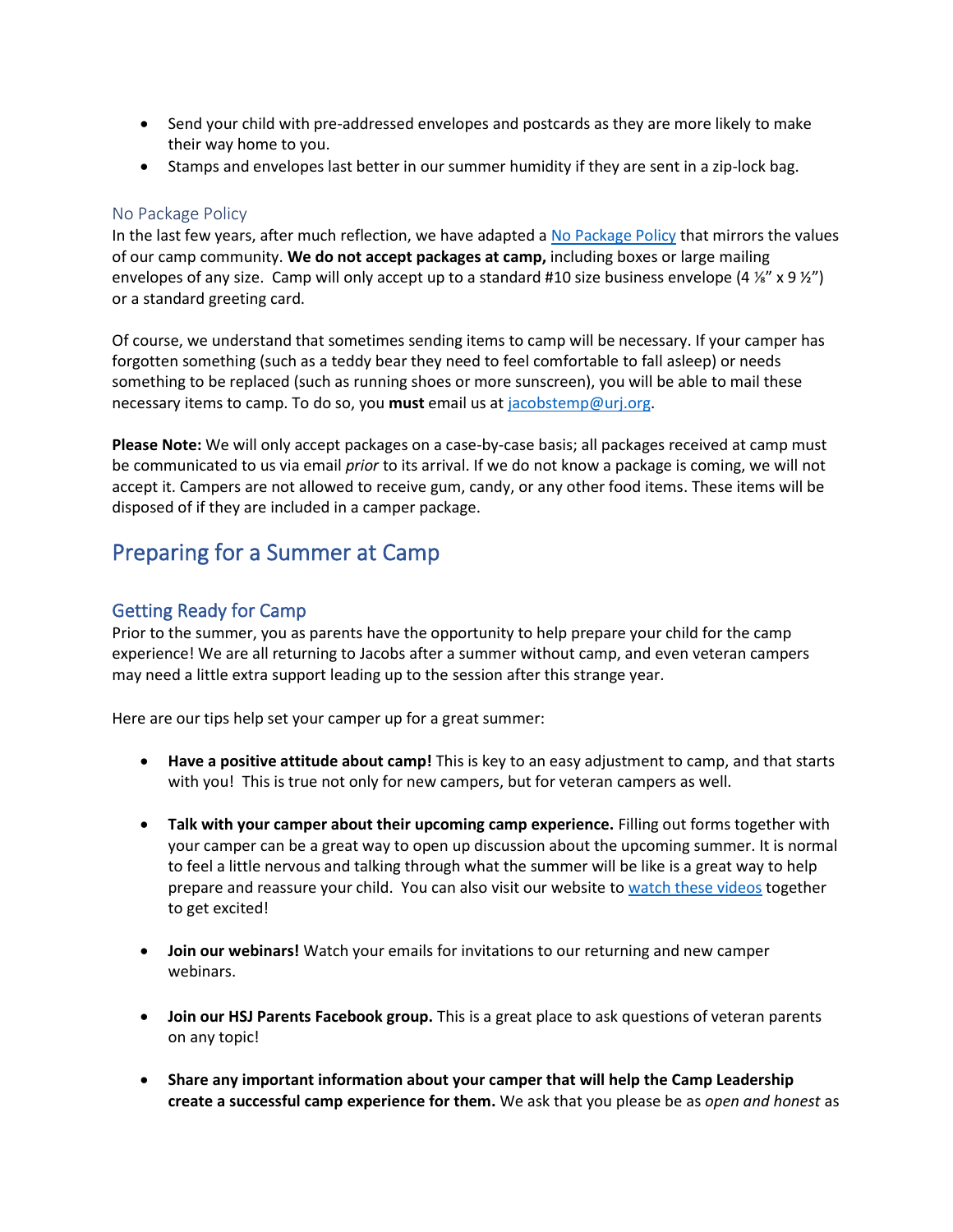you can with our Senior Leadership Team so that we can provide individualized care and support for your child. We assure you that any sensitive information will be treated as such. Having advanced knowledge of areas that may be difficult for your child will help us better understand his or her actions and create a supportive camp community for them. Please don't hesitate to contact us directly to discuss any additional information you think we should have!

#### <span id="page-6-0"></span>Packing Information

The Suggested Packing List and the Packing Tips and Tricks will be available in your [CampInTouch](https://urjjacobs.campintouch.com/) account in April. Due to our Opening Day procedures, parents will not be able to move campers into their cabins this year and help unpack, but our amazing staff will be there to facilitate this process. Due to the luggage transfer process, please do NOT bring loose items. Camper belongings should be easily transportable in as few pieces of luggage as possible. Campers should have enough clothing with them to last at least 10 days. Campers will shower before dinner, and will change clothes after a full day of activities, so this can often mean two outfits per day.

#### <span id="page-6-1"></span>Dress Code

Camp is a place to have fun, which often means getting wet and messy. With that in mind, please do not buy all new clothes before camp! We spend a lot of time outdoors, so lightweight, comfortable clothing is best. The most useful types of clothing are casual shorts, t-shirts and tank tops.

Items that are NOT useful at camp include: high-heeled shoes, designer clothes and expensive jewelry.

Clothing that is NOT allowed in camp includes: any item that is intentionally tight or revealing, or anything that promotes or references alcohol or drugs. If your camper is dressed inappropriately, they will be asked to change. Parents, please help us by making sure all clothing sent to camp is appropriate, both for the weather and for our community.

#### <span id="page-6-2"></span>Shabbat Attire

Shabbat at Jacobs camp is a very special time. It is camp tradition for everyone to wear white on Friday evenings. White tops paired with khaki bottoms are also permitted.

#### <span id="page-6-3"></span>Valuables

Please do NOT send your child with any item of monetary or sentimental value, as belongings may get damaged or lost while at camp. There is no need for jewelry, cash, leather jackets, laptops, cell phones, etc., at camp and we do not assume any responsibility for items that are lost, stolen or broken while at camp.

Necessary valuables that are brought to camp, such as return airline tickets for campers traveling by plane, will be collected and stored safely in the camp office until departure.

#### <span id="page-6-4"></span>Electronic Devices

We feel it is crucial for children and teens to have a chance to "unplug" from electronics, and camp is an incredible place to do that! The only electronics that are permitted include: digital cameras and musicplaying devices that **do not** have WiFi connectivity and do not have a touch-screen.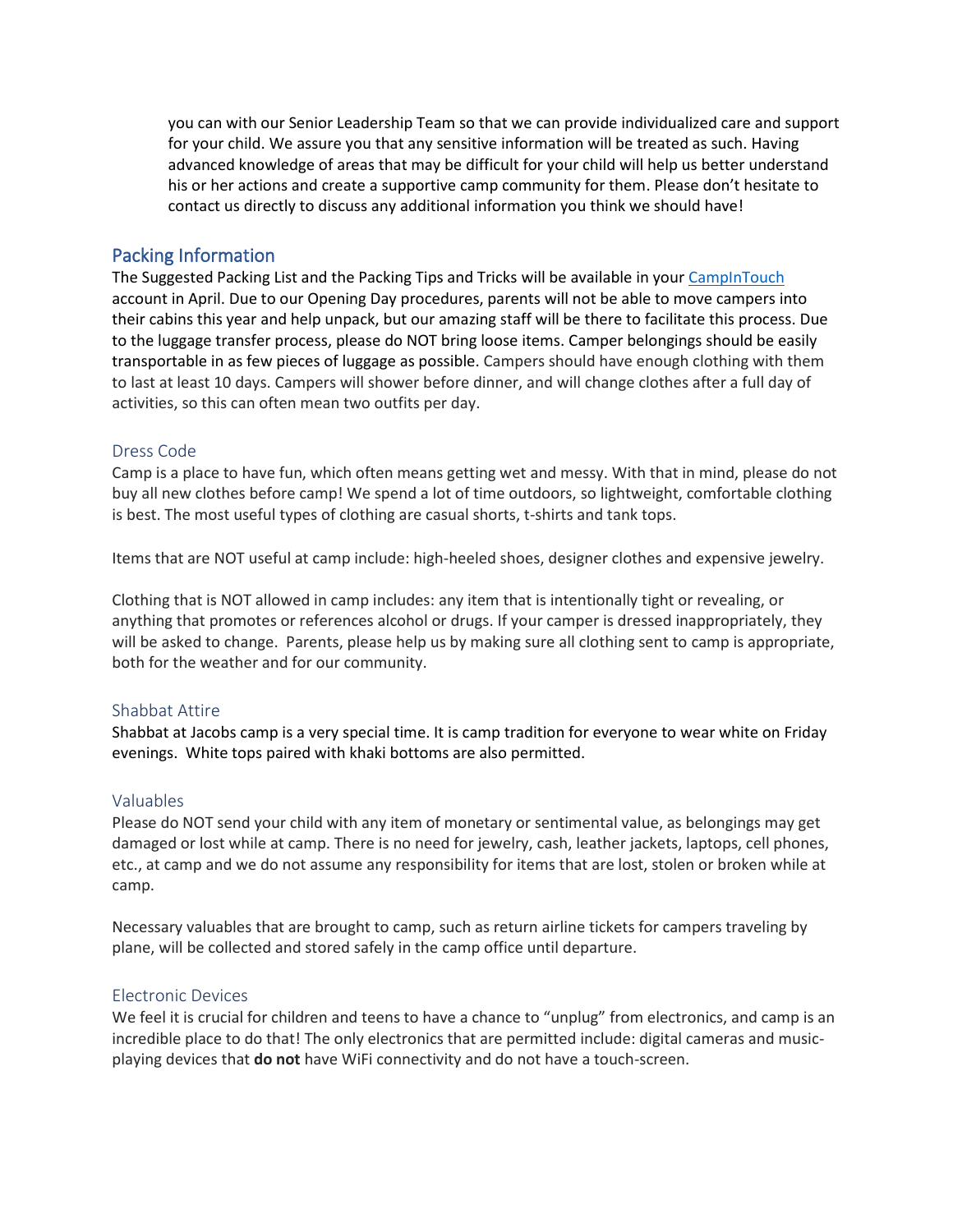Electronics that are NOT permitted include: Gameboys, PSP's, Nintendo DS's, laptops, netbooks, iPads, smart watches, Kindles, Nooks, or cell phones.

For an in-depth explanation, please read our [Electronics Policy](https://jacobscamp.org/wp-content/uploads/sites/17/2022/03/JACOBS-CAMP-ELECTRONICS-POLICY.pdf) in detail and discuss these rules with your child.

#### <span id="page-7-0"></span>Labeling Your Camper's Belongings

All clothing and personal belongings must be clearly marked with indelible ink or with iron-on or sewnon labels. Names should be printed in full, initials, or even last names are not sufficient.

Our counselors will make every effort to help campers keep track of their clothing, but a major goal of camp is to help campers assume the responsibility for their own belongings

#### <span id="page-7-1"></span>In-Cabin Storage

Each camper is assigned a set of cubbies inside their cabin for storing personal items and hanging clothes, a cubby near their bed, and a cubby in the bathroom for toiletries. Cubby dimensions are as follows:

Personal Cubbies:

- $(1)$  23"W x 17"D x 10"H
- (2) 19"W x 16"D x 40"H w/hanging rod
- $(3) 19''W \times 16''D \times 11''H$
- $(4) 19''W \times 16''D \times 11''H$
- $(5) 19''W \times 16''D \times 11''H$
- Bedside Cubby
	- $(6) 19''W \times 16''D \times 13''H$
- Bathroom Cubby
	- 11"W x 11"D x 11"H

#### <span id="page-7-2"></span>**Toiletries**

Campers are expected to bring enough personal toiletry items to last their entire session. If your child runs out of something, you will receive a call from the camp office asking you to send that item. We will provide deodorant, toothpaste, shampoo, and soap until your package arrives.

#### <span id="page-7-3"></span>Specialty Equipment

During the course of the session, your child will have many opportunities to learn and develop new skills. In almost all cases, camp will supply the necessary equipment and materials to participate. In some instances, where your child is seeking mastery of an activity, he or she may desire their own special equipment such as a musical instrument, art supplies, sports equipment, etc. We ask that you please be selective in what you send with your child and remember that camp is not responsible for the loss or damage of personal items.

#### <span id="page-7-4"></span>Fans

Please do not send plug-in fans to camp with your child, as they are potentially hazardous. The cabins are equipped with air conditioning to keep everyone cool while they are in the bunks.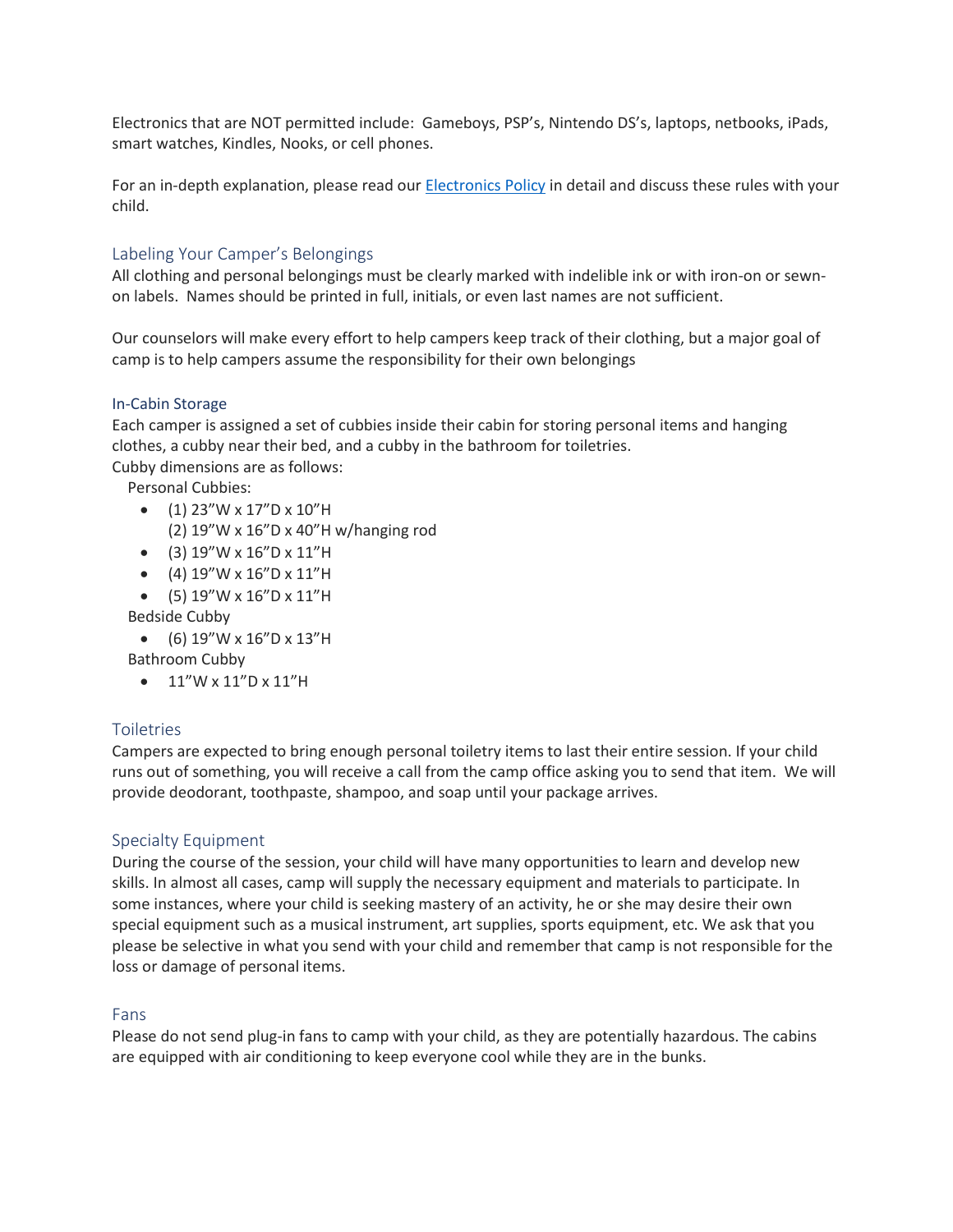#### <span id="page-8-0"></span>Bed Linens

Campers should bring 2 sets of twin-sized sheets, a blanket, pillow and pillowcases. Campers may not sleep in sleeping bags except on camp-outs.

## <span id="page-8-1"></span>Facebook Group for Jacobs Camp Parents

When it comes to getting ready for camp, it is often helpful to speak with experienced camp parents. Please join us on the **[Jacobs Camp Parents Facebook group](https://www.facebook.com/groups/191943744625851/)**! This is a great space to post questions and hear feedback from experienced Jacobs Camp parents.

While we are excited to offer this opportunity to build a community of camp parents, **this is not an effective way to reach the Jacobs Camp Leadership Team.** As always, if you have questions or concerns specific to your child, please contact camp directly at 601-885-6042 or email one of us directly.

## <span id="page-8-2"></span>Laundry

Campers should have enough clothing with them to last at least 10 days. Many campers change at least once a day, so please keep this in mind as you are packing. At least once every 10 days, cabins will have a scheduled laundry day. Our laundry staff will pick-up laundry bags from the cabins, wash and dry the contents, and return the clean clothes and linens at the end of the day. All laundry will be done in cold water. To prevent laundry mix-ups, all clothes sent to camp must be marked with your child's full name.

# Camp T-Shirt

<span id="page-8-3"></span>Every camper will receive a camp t-shirt throughout the summer.

# Camp Code of Conduct

Our goal is to create a fun and safe environment for everyone at camp. **Parents are encouraged to discuss the following issues with their campers prior to their session:** Taking responsibility for one's actions; zero tolerance for fighting, hitting, tripping, bullying, etc.; not using bad language; making new friends and sharing. We will also be asking for every camper to follow our masking and distancing protocols, which will be shared when they are finalized closer to camp.

In addition to the rules below, we also ask that all campers follow the guidelines set out in the **Brit Kehilah Machaneh - Covenant of the Camp Community.** This document outlines the shared responsibility between the camp, our campers, and our camp families, in helping to ensure the safest summer possible. By committing to this *Brit*, our camp, our campers, and our camp families agree to a shared responsibility to health and safety before, during, and after camp.

Our camp rules are as follows:

- I will follow the directions of the adults and staff at camp
- I will follow all directions
- I will communicate my needs and feelings to the best of my ability using respectful and kind words.
- I will take care of myself by eating, staying hydrated, and practicing good hygiene while at camp.
- I will abide by the established unit curfew
- I will not possess or chew gum at camp
- I will not change my physical appearance while at camp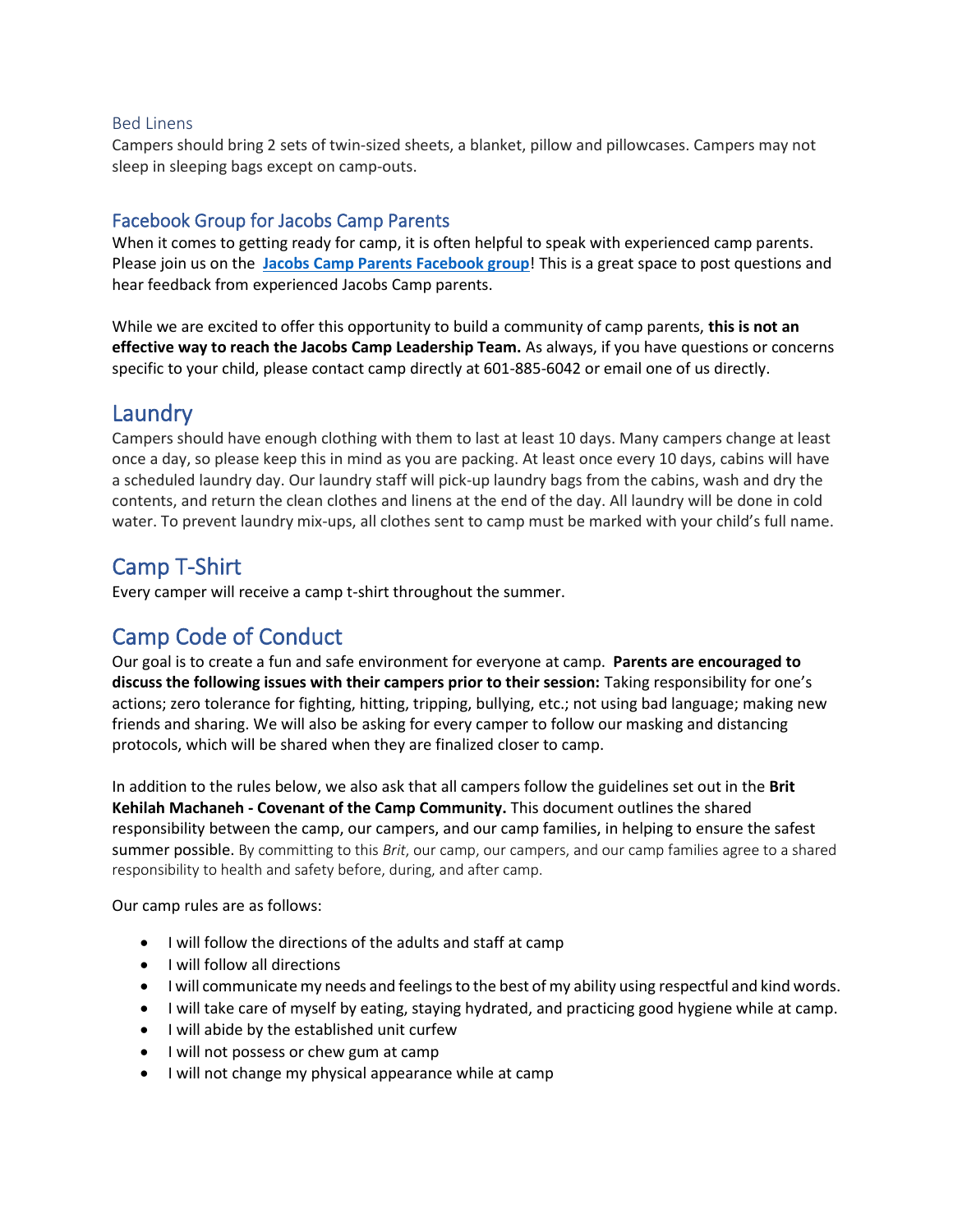- I will not wear clothing that promotes liquor or drugs, contains inappropriate language, or is intentionally tight or revealing.
- I will not harm myself or others, physically or verbally
- I will be sharing my living space with other campers. I will be respectful of their feelings and their right to express themselves. I will respect their personal space and property.
- I will respect the camp policy that campers are not allowed in the cabins or living areas of those of the opposite sex.
- I will participate in all programs and activities.
- I will not leave campgrounds or wander away from or leave groups or activities without a staff member.
- I will treat camp property with respect. I understand that graffiti is not allowed, and that willful destruction of camp property will not be tolerated. My family will be held financially responsible for any damages.
- I will not bring any type of personal cell phone, computer, hand-held game device, tablet, etc. to camp. If I arrive at camp with these objects, I will turn them into the camp office where they'll be kept in a safe and then returned to me when I return home.
- I understand that alcohol, illegal drugs, tobacco products or any kind, matches, fireworks, and weapons have no place at camp and that possession of any of these items is forbidden.
- I will not participate in any form of cyber bullying after camp by using my computer or cell phone to threaten, insult, or harass any of my fellow campers or staff.

We are committed to providing a safe camp community where our campers can develop self-esteem, independence, and a sense of comfort in expressing their inner-most selves. Sometimes though, we reach the limit of our ability to do that when a child's mode of expression crosses a certain threshold. If your camper demonstrates self-harming behaviors or expresses thoughts about engaging in selfharming behaviors to a staff member or other campers, the Camp Director, in consultation with the Community Care Team, will assess whether your child can remain at camp. Self-harming behaviors may include—but are not limited to—things such as cutting, withholding/restricting food intake, excessive scratching, or thoughts or expressions of suicide.

When a camper's behavior endangers the positive experience of others, it is our responsibility to intervene. We will attempt to change the behavior through discussions and other behavior modification strategies. If these are not successful, we will contact you, the parent(s), for advice and suggestions.

# <span id="page-9-0"></span>Housing & Cabin Assignments

## <span id="page-9-1"></span>Camper Cabins

A camper cabin sleeps no more than 13 campers and 2-3 staff members. Ample storage space is provided for every camper. Two cabins share a bathroom; each bathroom has 7 sinks, 7 showers, & 6 toilets. All top bunks are equipped with bed rails. Each cabin is equipped with smoke and carbon monoxide detectors. All of our camper cabins are air-conditioned.

#### <span id="page-9-2"></span>How Cabins Are Assigned

Our year-round team works hard to determine cabin and bunk assignments in a thoughtful way. We take a lot of factors into consideration: the age and grade of each camper, where he or she is from,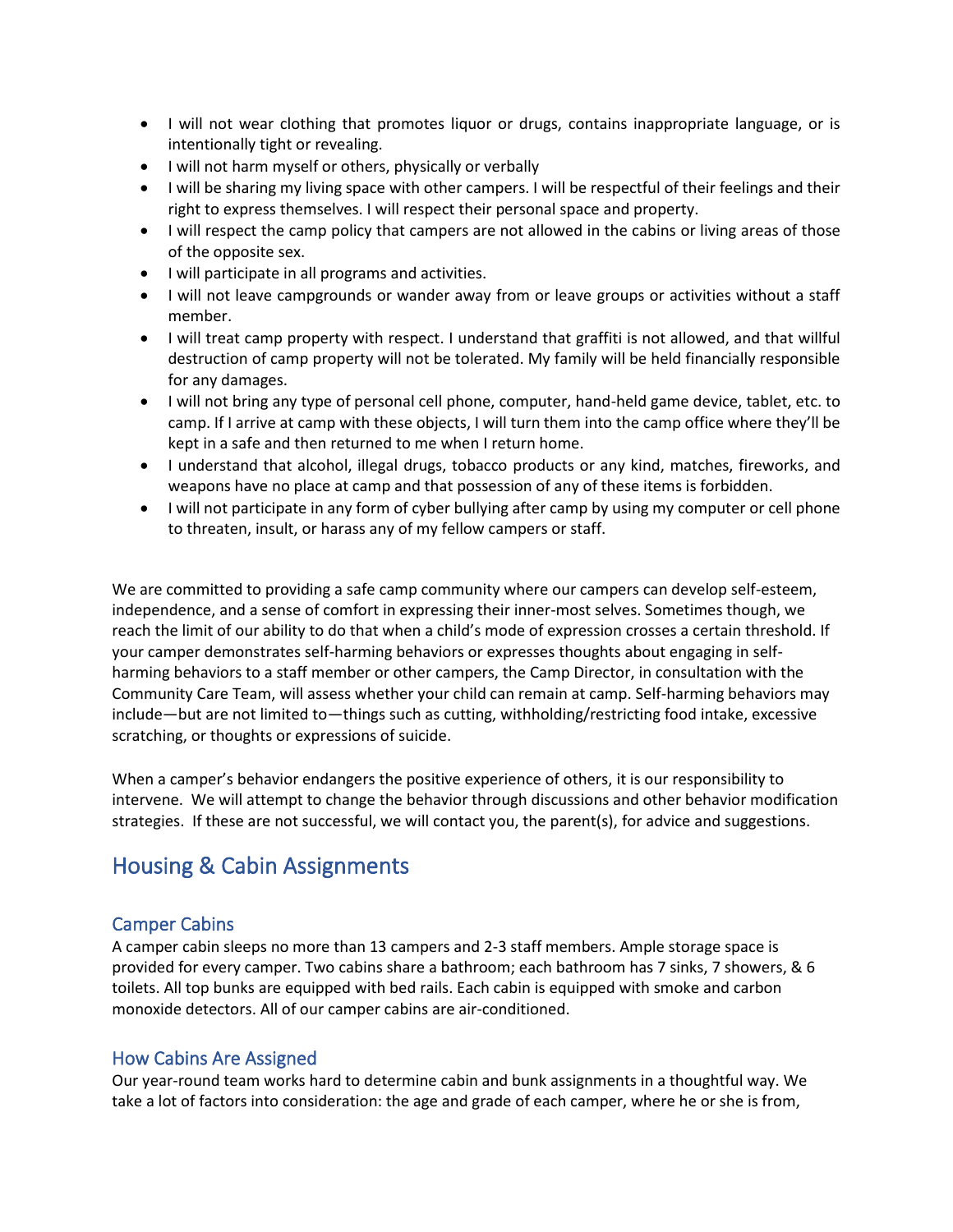whether a child is a new or returning camper, medical concerns, and the friends they have requested to be with. Juggling all this information and making everyone happy is quite a challenge!

As part of your online forms, you will complete a bunk request form. We will use this information to accommodate your camper's request as best we can. We will not accept any bunk requests after May 15th.

You will learn your camper's cabin assignment when you check into camp on Opening Day. We will not make any cabin assignment changes at that time. When your child arrives to their cabin, they will find their nametag hung on a bunk that we have assigned for them. We reserve bottom bunks for campers with medical needs, and our counselors assign campers throughout the cabin in a way that will allow them to create and sustain meaningful friendships with their cabin-mates. This system ensures a fair and positive start for all of our campers from the first moment they walk into the cabin. We ask that parents discuss the positivity and cooperation needed to be successful in a shared living space with their campers before the summer.

# <span id="page-10-0"></span>Health & Medical Care

It is our hope that every camper will remain healthy and fully-able to participate in all aspects of camp all summer long. However, Jacobs Camp has a range of systems in place to manage any health care issues that may arise. Developed by a team of medical professionals, Jacobs Camp maintains written Health Care policies and procedures. If you have any questions prior to the summer, please contact the Camp Director.

#### <span id="page-10-1"></span>Opening Day Health Screening

Upon arrival at camp, every camper goes through a health screening to ensure they have arrived healthy and ready for camp! We will share Opening Day protocols as we get closer so that we can give you the most up to date information about protocols.

#### <span id="page-10-2"></span>Health Care Professionals on-call at Camp

Our infirmary is staffed by medical professionals all summer long. We have a volunteer and/or staff doctor and nurse in camp every day. Campers are able to visit the Infirmary each day during sick call, and our doctor and nurse are on-call 24/7 for emergency medical needs.

## <span id="page-10-3"></span>Administration of Medication

Our medical staff are available to dispense medication at four times throughout the day: breakfast, lunch, dinner, and just before bedtime. This is when your child can receive all pre-planned medication that you send to camp with them. Please review the detailed medication administration forms in your [CampInTouch](https://urjjacobs.campintouch.com/) account. Detailed information regarding medication packing will be available in April.

#### <span id="page-10-4"></span>"Medication Vacation" Policy

Please review the "URJ Camps Medication Vacation Policy" on our website. The URJ Camping system requires that parents fully disclose all medication that their child has been taking within the last six months on the camper medication form. If you plan to keep your child off certain routine medication for the summer – especially during their time at camp – we require that this be disclosed as well.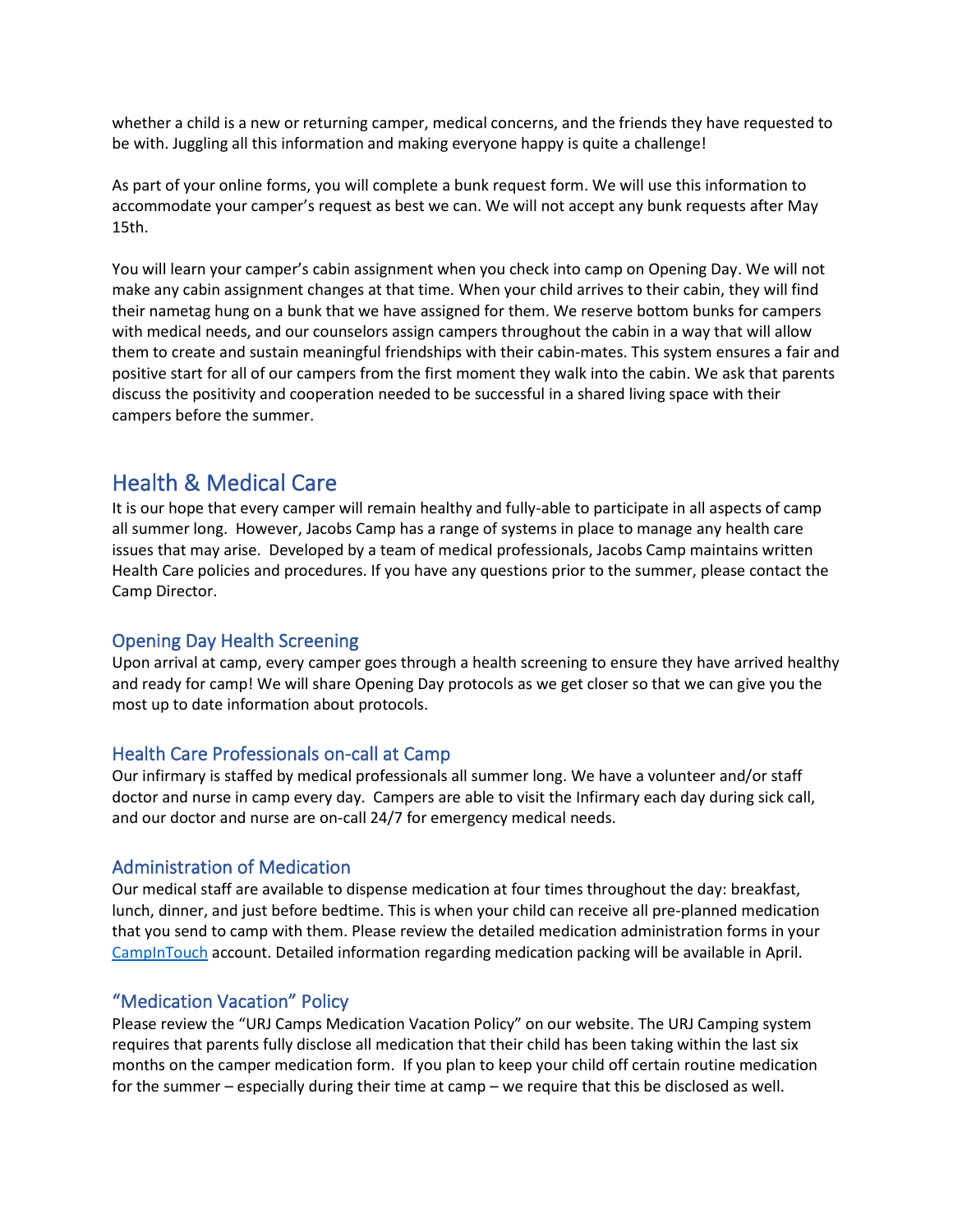## <span id="page-11-0"></span>Childhood Vaccine Requirements

Please review the "URJ Camps Vaccination Policy" in your [CampInTouch](https://urjjacobs.campintouch.com/) Account

## When We Will Contact a Camper's Family

There are five basic circumstances when the infirmary staff will contact you regarding your child's health:

- 1. If our medical team recommends that a camper stay in the infirmary overnight, which is required any time a camper has a fever of 101.0 or higher
- 2. If our medical team feels that a camper's health needs require the services of physicians outside camp
- 3. If our medical team recommends that a camper start a prescription medication (i.e. antibiotic)
- 4. If your child is experiencing any medical problems outside the norm of camp-life
- 5. If there is a true emergency regarding your child

## <span id="page-11-1"></span>Food at Camp

#### <span id="page-11-2"></span>Meals

We are working closely with our food service provider and COVID-19 Taskforce to make meal times a safe and healthy experience while maintaining the communal aspect of eating together and a campers' ability to make meal choices. Further dining protocols, including information about Shabbat dinner and other special meals, will be released later in a separate document.

While Jacobs Camp is not a kosher facility, we do not serve pork or shellfish, or products containing them. Whenever meat is served, a vegetarian option is offered, and a non-dairy dessert is made available.

#### <span id="page-11-3"></span>Allergies & Special Dietary Needs

Any special dietary restrictions or food allergies must be communicated with the Camp Director prior to the summer. We will do all we can to plan for and support your child's dietary concerns.

#### <span id="page-11-4"></span>**Snacks**

At least one snack is served every day. We will also have fruit available for our campers during the day.

#### <span id="page-11-5"></span>Canteen

On most days, campers get to visit the Canteen where they can select one item from an assortment of healthy snack foods. Three times a week, on letter day they can get a special treat after they write a letter home.

No other merchandise is sold at the canteen and your child does not need money to visit the Canteen.

## <span id="page-11-6"></span>**Birthdays**

We love celebrating birthdays at camp! Our staff goes above and beyond to make birthdays special for